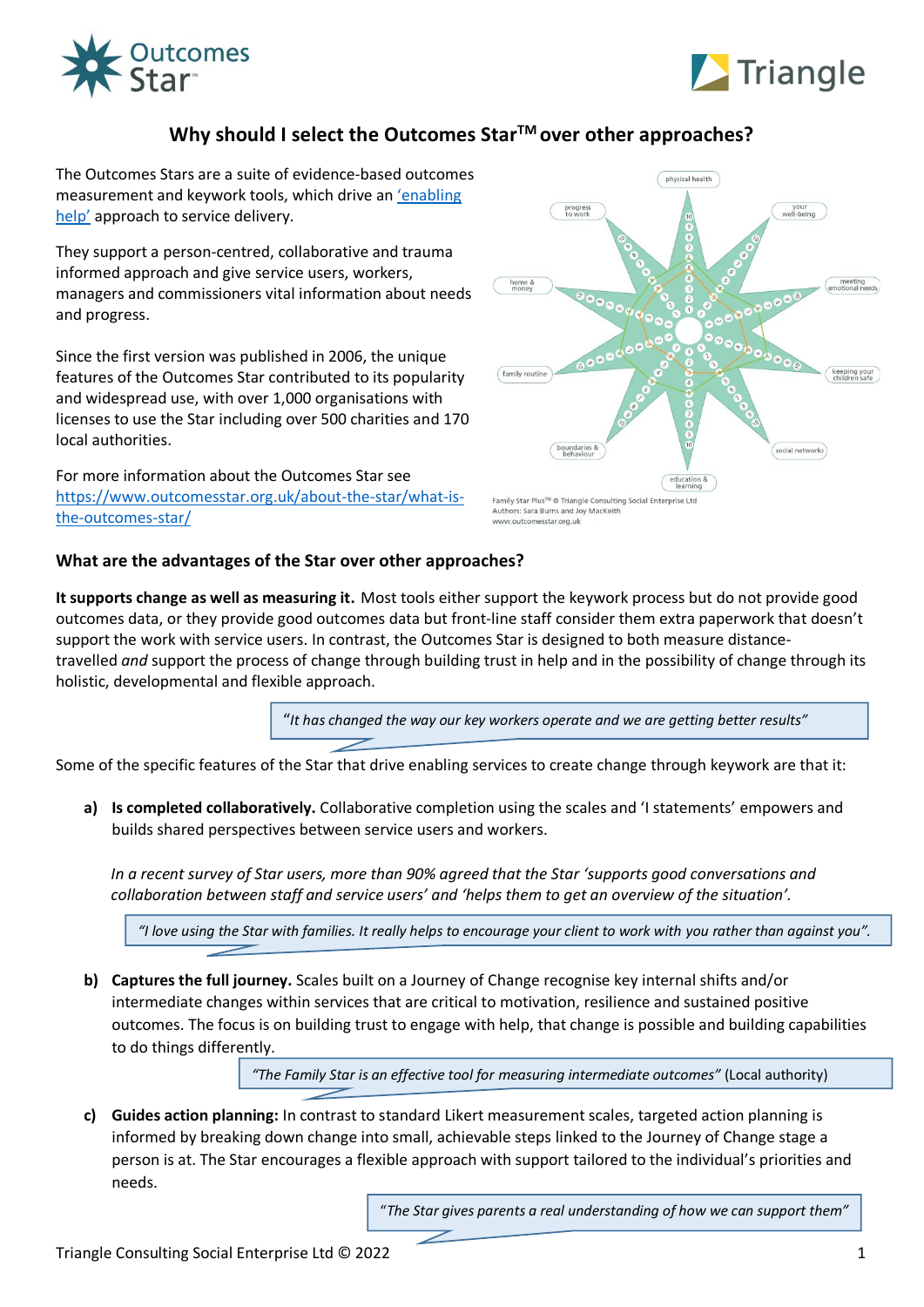



**d) Is holistic and addresses what matters**. Addressing what matters with a comprehensive, holistic outcomes framework built through research, consultation and testing. In contrast to outcome measures with a narrow focus, the comprehensive approach offered by the Star helps to makes sure nothing is missed and highlights how areas interrelate in order to create lasting change.

*"The holistic nature of the Star means we have conversations about areas that we might not otherwise"*

**e) Is user-friendly.** Unlike many other outcomes tools, the Star is empowering and engaging through personcentred language, user-friendly design and a visualisation of progress. Using the Star as a radial chart means it's easy to see progress, strengths and needs– something that keyworkers and service users frequently comment on.

"*Often practitioners will choose My Star because of the child-friendly resources"*

<sup>"</sup>The children's centres say how effective the Star is and how much the families like it" *are children's centres* 

f) Is strengths-based and motivational. The holistic nature of the Star means that areas of strength are highlighted. Service users also value that the Star makes progress visible and so builds a sense of hope and self-belief – the nature of the Journey of Change means that small wins are acknowledged.

*""It reminds people (clearly and visually) of their strengths at a time when they are feeling overwhelmed with what's difficult and problematic".*

**g) Is supported by a dedicated team of implementation leads, Star Online advisors, data specialists and trainers.** Unlike typical outcomes measures, using the Star often has far-reaching benefits within a service or organisation, for example in how service users are supported, how paperwork and service user data is handled and how staff are supervised. Licensed Star users are appointed a lead contact at Triangle who provides ongoing, tailored support in these and other key areas to support the best use of the Star.

Comprehensive training and guidance is also provided to ensure that practitioners are confident in using the Star, including through Triangle's Outcomes Star Online web app for accounts with license type 1. The 'Star Online' app helps teams use the Star well through:

- access to official licence-stamped resources
- ability to record and download service user and support information
- ability to complete the Star on-screen together with service users
- quick data entry options for Stars completed on paper
- ready-made report dashboards for implementation, distance travelled and more.

"It is very easy to get a report on how the Star changes with the help we provide"

*"Your staff are very helpful and always get back to me when I need support"*

*" "The training was just great and has motivated the team who are very keen now to introduce the Star as soon as we can."*

The Development reports and case studies on our website provide further evidence of the benefits listed above. Further to this, peer-reviewed articles have identified more than ten different keywork benefits (see our Research [library](https://www.outcomesstar.org.uk/about-the-star/evidence-and-research/research-library/#tag-link-7) for details.